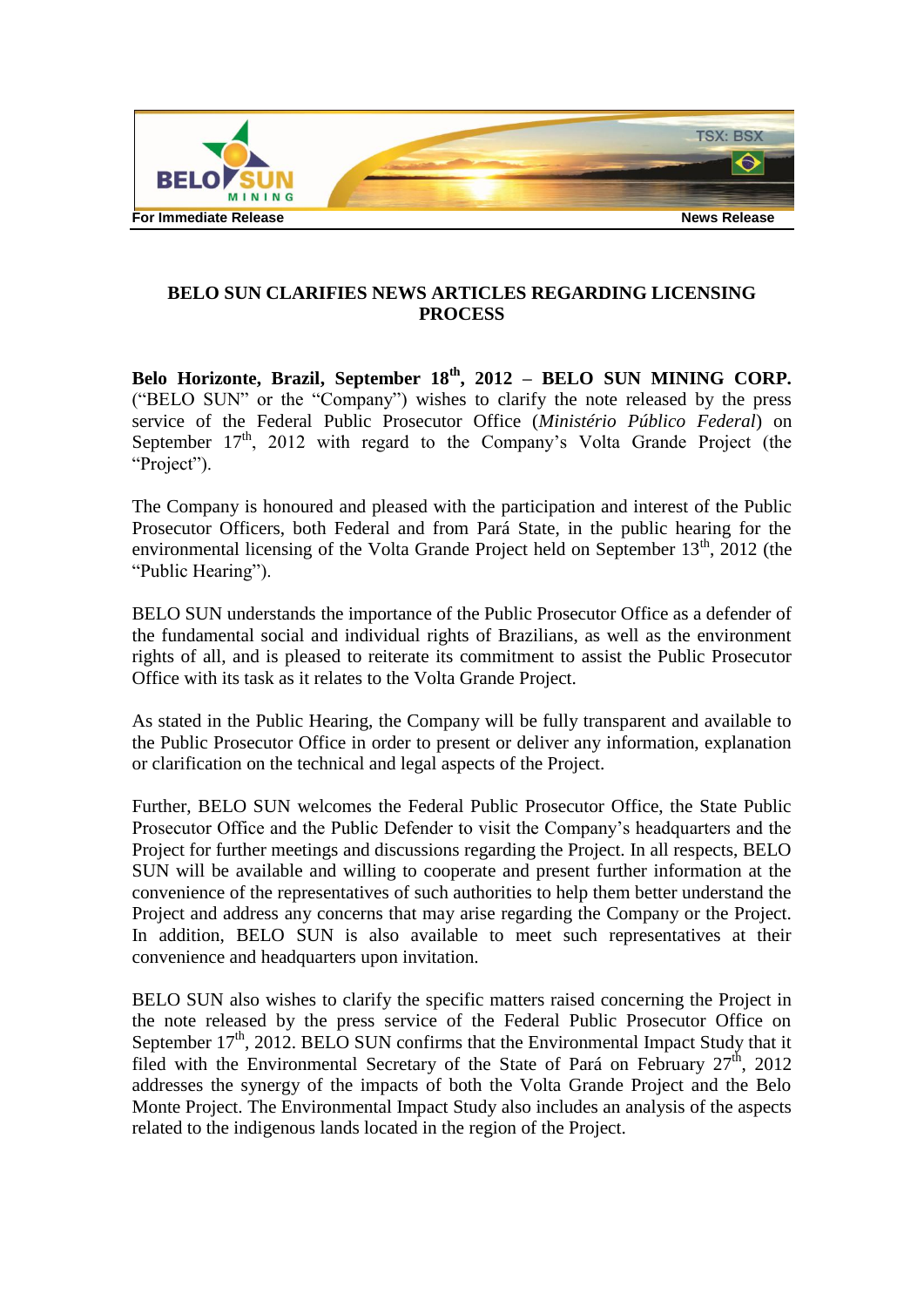On September  $18<sup>th</sup>$ , 2012, the Company's Brazilian legal counsel, Mr. Mauro Barros, contacted the Public Prosecutor and had a clarifying discussion with Ms. Thais Santi regarding the note released by the Public Prosecutor Press Service on September  $17<sup>th</sup>$ , 2012.

According to Ms. Santi, any internal administrative procedure of the Public Prosecutor Office is called an "Investigation Proceeding" and any environmental licensing application in the State of Pará generates an Investigation Proceeding. In the ordinary course, the Investigation Proceeding includes a request of information by the Public Prosecutor to public authorities and agents involved in such projects. With regard to the Project, the Public Prosecutor has requested information from the State Environmental Secretary – SEMA, the National Department of Mining Production – DNPM, and will request information in the upcoming days from the National Indigenous Foundation – FUNAI and the National Institute of Environment and Renewable Natural Resources – IBAMA.

The Company wishes to emphasize that the Federal Public Prosecutor Office in the State of Pará opens an Investigation Proceeding for each and every environmental licensing process in the State. The Investigation Proceeding regarding the Project does not imply any irregularity or particular concern regarding the environmental licensing process for the Project.

The entire process for environmental licensing of the Project has been conducted according to standard procedures, in the ordinary course and in accordance with all applicable regulation.

Mark Eaton, the President and Chief Executive Officer of the Company, stated "BELO SUN MINING CORP. reiterates that it is honoured and pleased with the participation and interest of the Public Prosecutor Office in the Volta Grande Project. We will be open and transparent with all relevant public authorities to clarify any outstanding information requests, queries or eventual concerns regarding the Volta Grande Project."

## **About the Company**

Belo Sun Mining Corp. is a Canadian-based mineral exploration company with a portfolio of properties focused on gold in Brazil. Belo Sun's primary focus is on advancing and expanding its 100% owned Volta Grande Gold Project, located in Para State. Belo Sun trades on the Toronto Stock Exchange under the symbol "BSX". For more information about Belo Sun please visit www.belosun.com.

## *Cautionary Statement on Forward Looking Information*

*This press release contains "forward-looking information" within the meaning of applicable Canadian securities legislation. Forward-looking information includes, without limitation, statements regarding the licensing process, the impacts of the Project on the local environment, communities and economies; statements with respect to the development potential and timetable of the project; costs of future activities; capital and operating expenditures; government regulation of mining operations; and environmental risks. Generally, forward-looking information can be identified by the use of forward-looking terminology such as "plans", "expects" or "does not expect", "is*